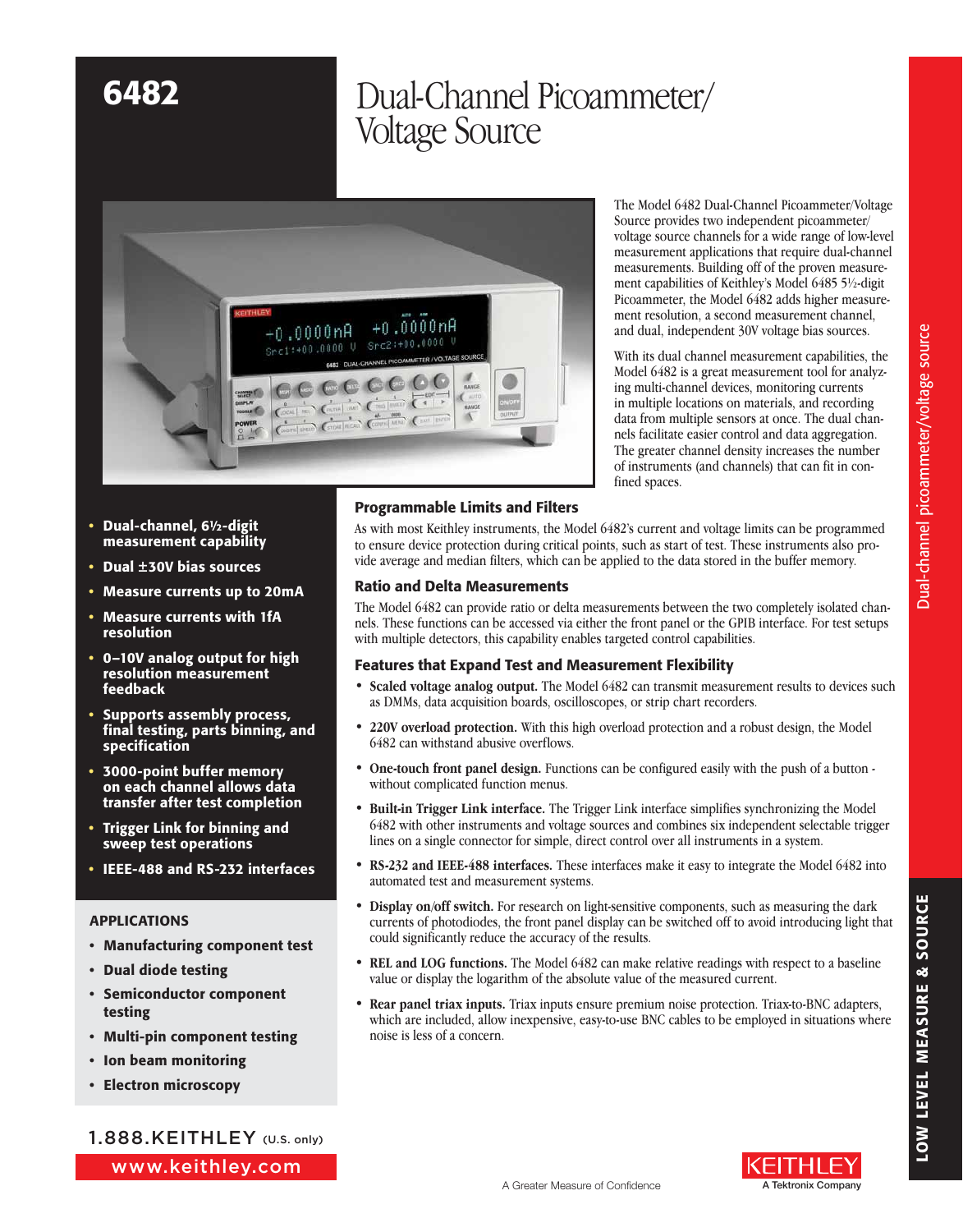## Ordering Information

| 6482                        | <b>Dual Channel</b><br><b>Picoammeter/Voltage</b><br>Source (120V line<br>power voltage)        |  |
|-----------------------------|-------------------------------------------------------------------------------------------------|--|
| 6482/E                      | <b>Dual Channel</b><br>Picoammeter/Voltage<br><b>Source (220-240V</b><br>line power voltage)    |  |
| 6482/J                      | <b>Dual Channel</b><br><b>Picoammeter/Voltage</b><br><b>Source (100V line</b><br>power voltage) |  |
| <b>Accessories Supplied</b> |                                                                                                 |  |

### 7078-TRX-BNC

Triax-to-BNC Connector (2×)

# 6482 Dual-Channel Picoammeter/ Voltage Source

### Accessories Available

| <b>CABLES</b>          |                                                                                |  |
|------------------------|--------------------------------------------------------------------------------|--|
| 4802-10                | Low Noise BNC Input Cable, 3m (10 ft)                                          |  |
| 4803                   | Low Noise Cable Kit                                                            |  |
| 7007-1                 | Shielded IEEE-488 Cable, 1m (3.3 ft)                                           |  |
| 7007-2                 | Shielded IEEE-488 Cable, 2m (6.6 ft)                                           |  |
| 7007-4                 | Shielded IEEE-488 Cable, 4m (13.1 ft)                                          |  |
| 7009-5                 | RS-232 Cable                                                                   |  |
| 7754-3                 | BNC to Alligator Cable, 0.9m (3 ft)                                            |  |
| 8607                   | Banana Cable set for Analog Output                                             |  |
| 8501-1                 | Trigger Link Cable with Male Micro-DIN<br>Connectors at each End, 1m (3.3 ft)  |  |
| 8501-2                 | Trigger Link Cable with Male Micro-DIN<br>Connectors at each End, 2m (6.6 ft)  |  |
| 8502                   | Micro-DIN to 6 BNCs Adapter Box. Includes<br>one 8501-1                        |  |
| 8503                   | DIN-to-BNC Trigger Cable                                                       |  |
| <b>ADAPTERS</b>        |                                                                                |  |
| $CS-565$               | <b>BNC Barrel</b>                                                              |  |
| 7078-TRX-BNC           | Female BNC to 3-Slot Male Triax for connecting<br>BNC cable into triax fixture |  |
| <b>RACK MOUNT KITS</b> |                                                                                |  |
| 4288-1                 | Single Fixed Rack Mounting Kit                                                 |  |
| 4288-2                 | Dual Fixed Rack Mounting Kit                                                   |  |
| <b>GPIB INTERFACES</b> |                                                                                |  |
| KPCI-488LPA            | IEEE-488 Interface/Controller for the PCI Bus                                  |  |
| KUSB-488B              | IEEE-488 USB-to-GPIB Interface Adapter                                         |  |

### Services Available

| 6482-3Y-EW     | 1 Year Factory Warranty extended to 3 years<br>from date of shipment               |
|----------------|------------------------------------------------------------------------------------|
| 6482-5Y-EW     | 1 Year Factory Warranty extended to 3 years<br>from date of shipment               |
| C/6482-3Y-DATA | 3 (Z-540-1 compliant) calibrations within 3<br>vears of purchase for Model 6482    |
| C/6482-5Y-DATA | 5 (Z-540-1 compliant) calibrations within 5<br>vears of purchase for Model 6482    |
| C/6482-3Y-ISO  | 3 (ISO-17025 accredited) calibrations within 3<br>vears of purchase for Model 6482 |
| C/6482-5Y-ISO  | 5 (ISO-17025 accredited) calibrations within 5<br>vears of purchase for Model 6482 |



Dual-channel picoammeter/voltage source Dual-channel picoammeter/voltage source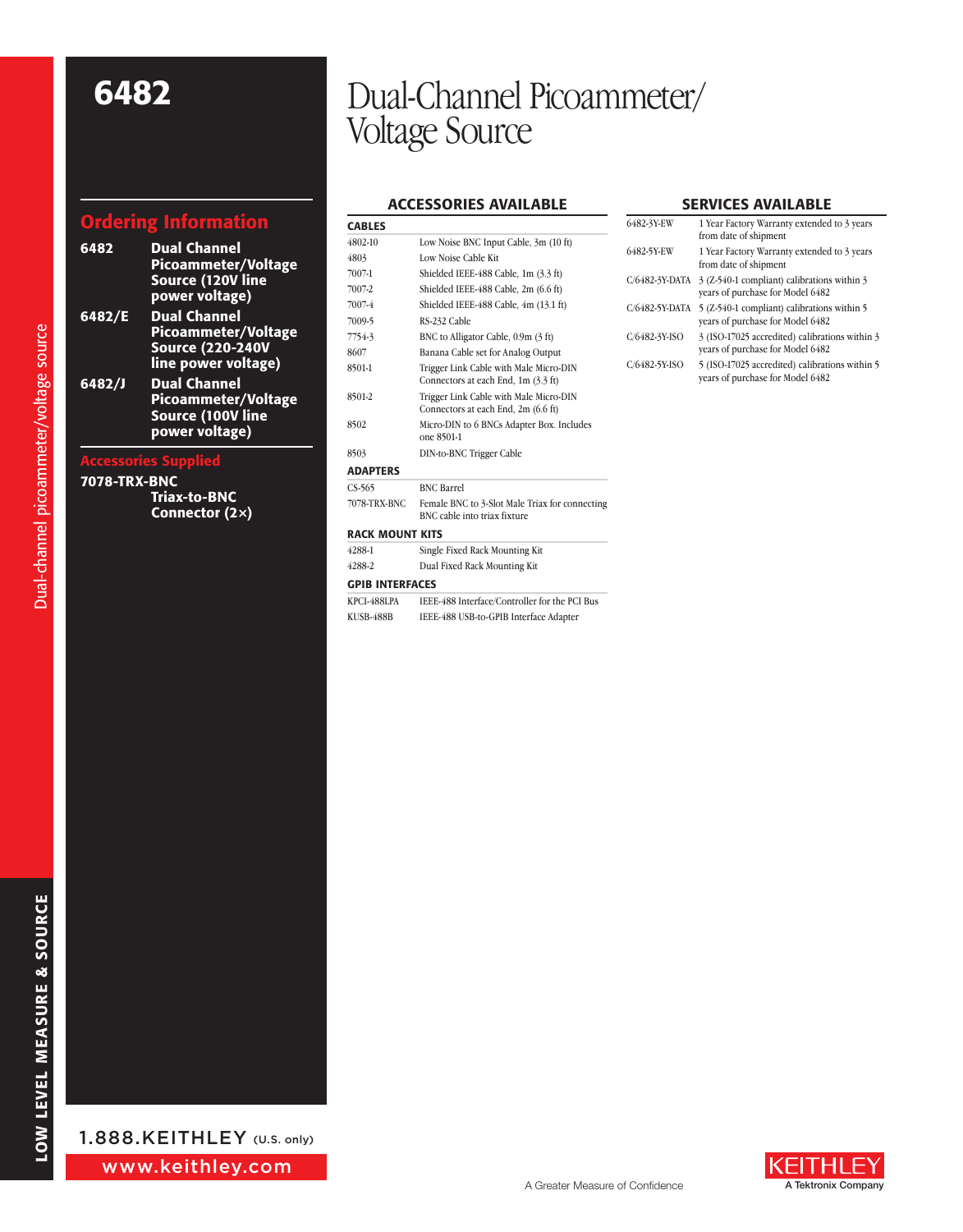## 6482 Dual-Channel Picoammeter/ Voltage Source

### Specification Conditions

This document contains specifications and supplemental information for the Model 6482 Dual-Channel Picoammeter/Voltage Source instrument. Specifications are the standards against which the Model 6482 is tested. Upon leaving the factory, the Model 6482 meets these specifications. Supplemental and typical values are nonwarranted, apply at 23°C, and are provided solely as useful information.

The Model 6482 provides two independent picoammeter/voltage source channels for a wide range of measurement applications. The Model 6482 includes an analog output jack on the rear panel for each channel.

Source and measurement accuracies are specified at the Model 6482 terminals under these conditions:

- 1. 23°  $\pm$  5°C, <70 percent relative humidity.
- 2. After a one-hour warm-up period.
- 3. Speed normal (1 NPLC).
- 4. A/D autozero enabled.
- 5. Properly zeroed operation.
- 6. Calibration period: One year.

### Measurement SPECIFICATIONS1

| Range                 | Maximum<br><b>Resolution</b> | Accuracy <sup>1,2</sup><br>$23^\circ \pm 5^\circ C$<br>$\pm$ (% rdg + offset) | <b>Temperature Coefficient</b><br>0°-18°C & 28°-50°C<br>$\pm$ (%rdg + offset)/°C | <b>DC</b> Input<br>Impedance <sup>3</sup><br>(maximum) |
|-----------------------|------------------------------|-------------------------------------------------------------------------------|----------------------------------------------------------------------------------|--------------------------------------------------------|
| 2.000000 nA           | $1-fA$                       | $1.00\% +$<br>2pA                                                             | $0.01 + 200$ fA                                                                  | $20 \text{ k}\Omega$                                   |
| $20.00000$ nA         | 10 fA                        | $0.40% +$<br>2pA                                                              | $0.01 + 200$ fA                                                                  | $20 \text{ k}\Omega$                                   |
| 200.0000 nA           | 100fA                        | $0.30\% + 200 \text{ pA}$                                                     | $0.02 + 20 \text{ pA}$                                                           | $200 \Omega$                                           |
| $2.000000 \mu A$      | 1 <sub>pA</sub>              | $0.20\% + 200 \text{ pA}$                                                     | $0.02 + 20 \text{ pA}$                                                           | $200 \Omega$                                           |
| $20.00000 \mu A$      | 10 <sub>pA</sub>             | $0.10\% + 20 \space$ nA                                                       | $0.01 + 2 nA$                                                                    | $2.0 \Omega$                                           |
| $200.0000 \mu A$      | $100\text{ pA}$              | $0.10\% + 20 \text{ nA}$                                                      | 2nA<br>$0.01 +$                                                                  | $2.0 \Omega$                                           |
| $2.000000 \text{ mA}$ | 1 nA                         | $0.10% +$<br>$2 \mu A$                                                        | $0.02 + 200$ nA                                                                  | $0.2 \Omega$                                           |
| $20.00000 \text{ mA}$ | 10 <sub>nA</sub>             | $0.10% +$<br>$2 \mu A$                                                        | $0.02 + 200$ nA                                                                  | $0.2 \Omega$                                           |

### Voltage Bias Specifications

| Range      | <b>Resolution</b> | Accuracy<br>$23^{\circ}$ C $\pm$ 5 $^{\circ}$ C  | Maximum<br>Current | <b>Load Regulation 4</b> | Temperature<br>Coefficient       |
|------------|-------------------|--------------------------------------------------|--------------------|--------------------------|----------------------------------|
| ±10V       | $< 400 \mu V$     | $\pm (0.15\% \text{ of setting} + 5 \text{ mV})$ | $20 \text{ mA}$    | $0.30\%$ , 0 to 20 mA    | 150 ppm/ $\mathrm{C}$            |
| $\pm 30$ V | $<$ 4 mV          | $\pm$ (0.3% of setting + 50 mV)                  | $20 \text{ mA}$    | $0.30\%$ , 0 to 20 mA    | $300 \text{ ppm}$ <sup>o</sup> C |

### Analog Output Specifications

**OUTPUT VOLTAGE RANGE (output is inverting)<sup>2</sup>:** -10V out for positive full scale input, +10V out for negative full scale input. **OUTPUT IMPEDANCE:** 1kΩ typical.

| Range            | Accuracy<br>$23^{\circ}$ C $\pm$ 5 $^{\circ}$ C<br>$\pm$ (% rdg. + offset) | <b>Temperature Coefficient</b><br>0°-18°C & 28°-50°C<br>$\pm$ (%rdg. + offset)/°C | <b>Typical Rise Time</b><br>(10% to 90%) |
|------------------|----------------------------------------------------------------------------|-----------------------------------------------------------------------------------|------------------------------------------|
| 2.000000 nA      | $6.0\% + 90$ mV                                                            | $0.30\% + 7mV$                                                                    | $6.1 \,\mathrm{ms}$                      |
| 20.00000 nA      | $3.0\% + 9$ mV                                                             | $0.11\% + 700 \mu V$                                                              | $6.1 \text{ ms}$                         |
| 200.0000 nA      | $6.0\% + 90$ mV                                                            | $0.30\% + 4$ mV                                                                   | $395 \mu s$                              |
| $2.000000 \mu A$ | $3.0\% + 9$ mV                                                             | $0.11\% + 400 \mu V$                                                              | $395 \mu s$                              |
| $20.00000 \mu A$ | $6.0\% + 90$ mV                                                            | $0.30\% +$<br>$4 \text{ mV}$                                                      | $135 \,\mu s$                            |
| 200.0000 $\mu$ A | $2.5% + 9mV$                                                               | $0.11\% + 400 \mu V$                                                              | $135 \mu s$                              |
| 2.000000 mA      | $6.0\% + 90$ mV                                                            | $0.30\% +$<br>$4 \text{ mV}$                                                      | $21 \mu s$                               |
| 20.00000 mA      | $2.5\% + 9$ mV                                                             | $0.11\% + 400 \mu V$                                                              | $21 \mu s$                               |

### Typical Noise Floor Measurement Specifications

Range Typical Noise Floor RMS (1 STDEV), 100 Samples 0.01 NPLC 0.1 NPLC 1.0 NPLC 10 NPLC 2.000000 nA 2.5 pA 1.5 pA 45 fA 15 fA 20.00000 nA 2.5 pA 1.5 pA 45 fA 15 fA<br>
200.0000 nA 200 pA 120 pA 2 pA 500 fA  $\begin{array}{lllll} \text{200.0000 nA} & \text{200 pA} & \text{120 pA} & \text{2 pA} \\ \text{2.000000 }\mu\text{A} & \text{200 pA} & \text{120 pA} & \text{2 pA} \end{array}$  $2.000000 \mu A$   $200 \mu A$   $20 \mu A$   $20 \mu A$   $2000000 \mu A$   $20 \mu A$   $200 \mu A$   $200 \mu A$   $200 \mu A$   $200 \mu A$   $200 \mu A$  $\begin{array}{ccccccc} 20.00000 \, \mu\mathrm{A} & \quad & 20 \, \,\mathrm{nA} & \quad & 12 \, \,\mathrm{nA} & \quad & 200 \, \,\mathrm{pA} & \quad & 50 \, \,\mathrm{pA} \\ 200.0000 \, \mu\mathrm{A} & \quad & 20 \, \,\mathrm{nA} & \quad & 12 \, \,\mathrm{nA} & \quad & 200 \, \,\mathrm{pA} & \quad & 50 \, \,\mathrm{pA} \end{array}$  $200.0000 \mu$ A  $2.00000 \text{ mA}$   $2 \mu \text{A}$   $1.5 \mu \text{A}$   $25 \text{ nA}$   $5 \text{ nA}$   $5 \text{ nA}$   $1.5 \mu \text{A}$   $25 \text{ nA}$   $5 \text{ nA}$ 20.00000 mA

## 1.888.KEITHLEY (U.S. only)

www.keithley.com

### Typical Speed and Noise Rejection

|                | <b>Readings per Second</b> |                        |             |             |
|----------------|----------------------------|------------------------|-------------|-------------|
| <b>Digits</b>  | <b>GPIB</b><br>(SCPI)      | <b>GPIB</b><br>(488.1) | <b>NPLC</b> | <b>NMRR</b> |
| $4\frac{1}{2}$ | 700                        | 900                    | 0.01        | -           |
| $5\frac{1}{2}$ | 60                         | 475                    | 0.1         |             |
| 6½             | 58                         | 58                     |             | 60 dB       |

| <b>GENERAL</b>                                                                                                                                     |
|----------------------------------------------------------------------------------------------------------------------------------------------------|
| <b>SOURCE CAPACITANCE:</b> Stable to 10.0nF (typical).                                                                                             |
| <b>INPUT BIAS CURRENT<sup>5</sup>: 50fA max.</b> @ 23°C.                                                                                           |
| <b>INPUT VOLTAGE BURDEN<sup>6</sup>: 4.0mV maximum.</b>                                                                                            |
| <b>VOLTAGE SOURCE SLEW RATE: 3.0ms/V (typical).</b>                                                                                                |
| <b>COMMON MODE VOLTAGE: 200VDC.</b>                                                                                                                |
| <b>COMMON MODE ISOLATION:</b> Typically $10^9\Omega$ in parallel<br>with 150nF.                                                                    |
| <b>OVERRANGE:</b> 105% of measurement range.                                                                                                       |
| MEMORY BUFFER: 6000 readings (two 3000 point buf-<br>fers). Includes selected measured value(s) and time<br>stamp.                                 |
| PROGRAMMABILITY: IEEE-488.2, RS-232, five user-defin-<br>able power-up states plus factory default and *RST.                                       |
| <b>OUTPUT ENABLE CONNECTOR:</b>                                                                                                                    |
| <b>Output Enable:</b> Active low input.                                                                                                            |
| Input line: SOT (start of test) trigger input.                                                                                                     |
| POWER SUPPLY: 100V, 120V, 220V, 240V (±10%), 50Hz or<br>60Hz, 50VA maximum.                                                                        |
| <b>WARRANTY: 1 year.</b>                                                                                                                           |
| EMC: Conforms to European Union EMC Directive.                                                                                                     |
| VIBRATION: MIL-T-28800F random class 3.                                                                                                            |
| <b>SAFETY:</b> Conforms to European Union Low Voltage<br>Directive.                                                                                |
| <b>WARM-UP:</b> 1 hour to rated accuracy.                                                                                                          |
| <b>DIMENSIONS:</b>                                                                                                                                 |
| Rack Mount: 89mm high $\times$ 213mm wide $\times$ 370mm<br>deep $(3.5 \text{ in.} \times 8.4 \text{ in.} \times 14.6 \text{ in.}).$               |
| Bench Configuration (with handle and feet): 104mm<br>high $\times$ 238mm wide $\times$ 370mm deep (4.1 in. $\times$ 9.4 in.<br>$\times$ 14.6 in.). |
| WEIGHT: 23.1kg (10.5 lb.).                                                                                                                         |
| <b>ENVIRONMENT:</b> For indoor use only.                                                                                                           |
| Altitude: Maximum 2000m (6562 ft.) above sea level.                                                                                                |
| Operating: $0^{\circ}$ to 50 $^{\circ}$ C, 70 % relative humidity up to<br>35°C. Derate 3% relative humidity/°C, 35° to 50°C.                      |
| Storage: $-25^\circ$ to 65 $^\circ$ C.                                                                                                             |
|                                                                                                                                                    |
| <b>NOTES</b><br>1. Speed = Normal (1.0 NPLC), filter on.                                                                                           |

- 3. Measured as DVin/∆Iin at full scale (and zero) input currents.
- 4. Measured as DVin/∆Iin at full scale (20mA) and zero load currents.
- 
- 6. Measured (at input triaxial connector) as DVin at full scale (20mA) versus zero input currents.

Model 6482 specifications

Model 6482 specifications



### $\overline{N}$

2. One year.

5. Specification by design.